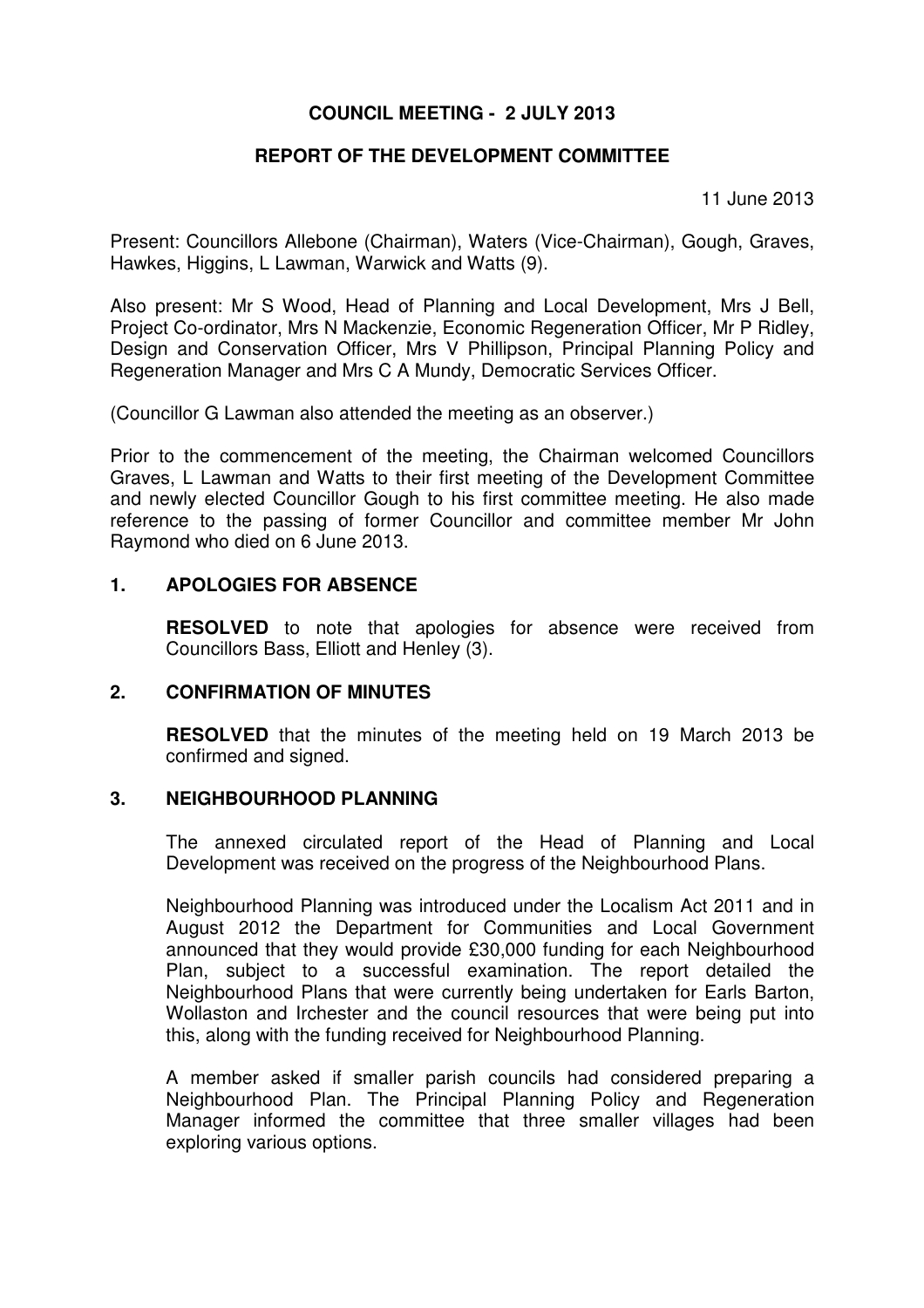**RESOLVED** that the update on the progress being made on the Neighbourhood Plans be noted.

### **4. MARKET WORKING GROUP UPDATE**

The annexed circulated report of the Head of Planning and Local Development was received on the activities of the Market Working Group since it was reinstated in July 2012.

The report detailed the discussions that had taken place within the Market Working Group and the recommendations regarding a number of issues including the location of stalls; Market Charter; parking and the amendment to the off street parking order; the Tuesday Bric a Brac Market; and Street Trading. Traders had been issued with the Wellingborough Shoppers Charter and there had been more promotion of the market recently with a programme of marketing activities taking place.

Councillor Hawkes passed on the thanks of All Hallows Church to the officers for the amendment to the off-street parking order. A request was also made for the map, appended to the parking order, to be circulated to members. Compliments were received on the recent continental market and the array of stalls on offer.

Councillor Allebone also asked for 2 volunteers to sit on the Members' Working Group as substitutes, until a formal report was put to committee in July. Councillor Higgins agreed to take the Conservative place and Councillor Watts would ask her group leader to make an appointment and let the Chairman know.

#### **RESOLVED** that:

- (i) the recent activities of the Market Working Group be noted;
- (ii) approval be given to the amendment of the Borough Council of Wellingborough's Off-Street Parking Orders as stated in the report.

## **5. ADOPTION OF TREES AND LANDSCAPE SUPPLEMTARY PLANNING DOCUMENT**

The annexed circulated report of the Head of Planning and Local Development was received on the results of the public consultation exercise on the trees and landscape supplementary planning document, which was approved at the meeting in October 2012, and to seek approval to adopt the amended document.

This report had been considered by the committee on 19 March 2013 when a resolution had been made to adopt it. Following this, it had been noticed that some changes were required to the appendices. Attached to the report were the updated appendices 1 and 2.

**RESOLVED** that the Trees and Landscape Supplementary Planning document be adopted.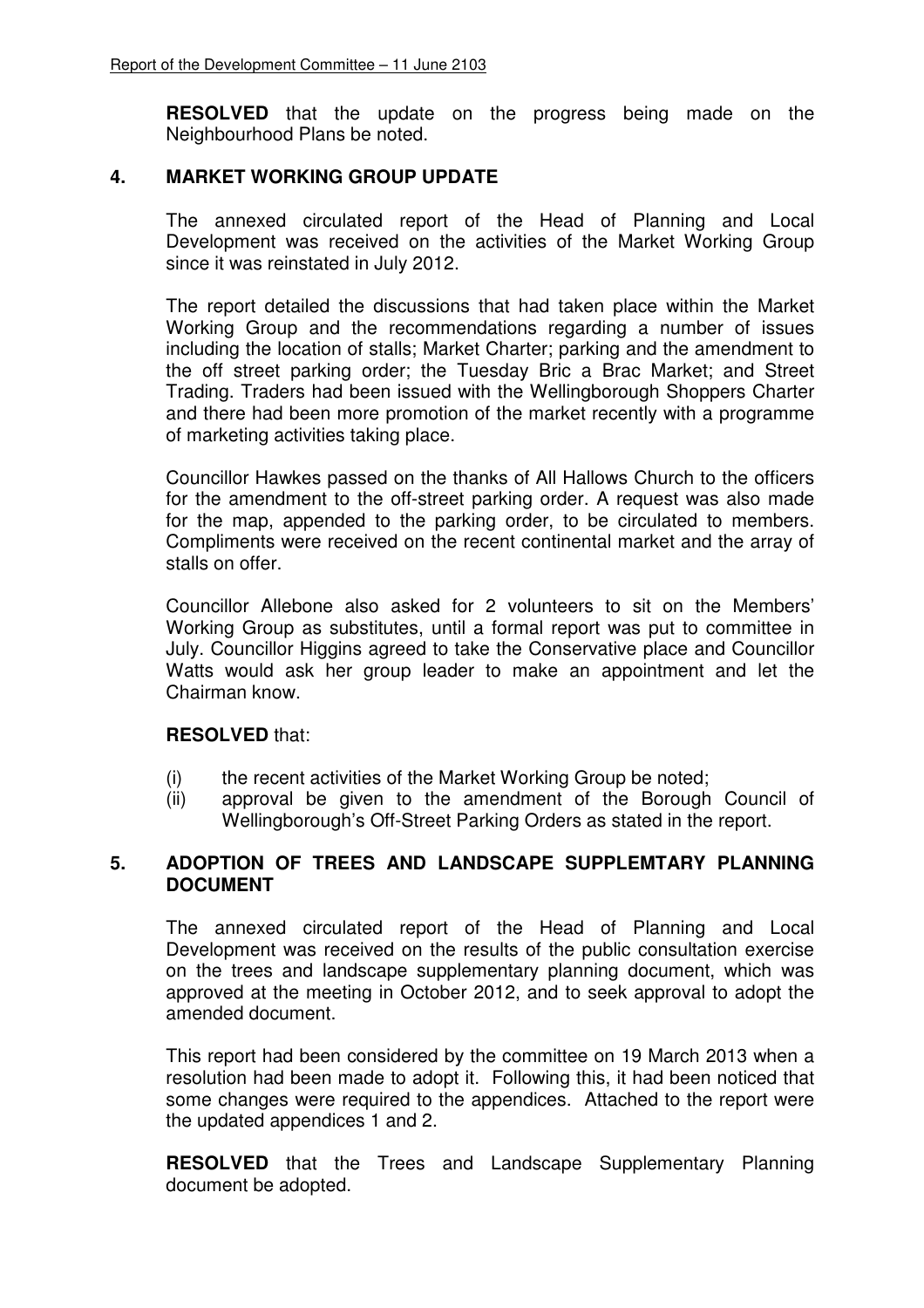## **6. ECONOMIC DEVELOPMENT ACTIVITY UPDATE**

The annexed circulated report of the Head of Planning and Local Development was received on the economic activity from March to June 2013.

The report made particular reference to the ongoing work to create a vibrant town centre, improvements to the visitor economy, improved conditions for growth and education and skills. Details of the tasks for the next period ending September 2013 were also included.

Members asked about apprenticeships and whether options could be explored to work with Tresham, and if details on apprenticeships could be incorporated in the ROSE Job Fair.

The Economic Regeneration Officer confirmed that apprenticeships were already promoted at Rose events and that she was already working closely with Tresham.

Members asked when the Wellingborough investment brochure would be available. The Economic Regeneration Officer confirmed that the target date was September.

Members asked for an update on the regeneration of the High Street. The Head of Planning and Local Development informed the meeting that an exempt verbal update would be given at the Resources Committee on 12 June 2013. Some Members considered that this information should have been provided to the Development Committee. The Chairman suggested that Members speak with the Leader of the Council/Chairman of Resources if they had concerns about this.

With regard to the BID Board, the Chairman clarified that he had a seat on the Board and that minutes were taken and these could be circulated to Members.

**RESOLVED** to note the Economic Development Activity Quarterly report to June 2013.

## **7. SUPPLEMENTARY PLANNING DOCUMENT FOR A LOCAL LIST OF HERITAGE ASSETS**

The annexed circulated report of the Head of Planning and Local Development was received to seek permission to consult on the local list of heritage assets.

The local list would assist Planning Officers and the Planning Committee and would also inform Neighbourhood Plans, Village Design Statements and Conservation Area Appraisals. It would be a register of heritage assets of local significance to the whole of the borough.

The Conservation Officer had held meetings with the Wollaston Neighbourhood Planning team and further meetings were being arranged with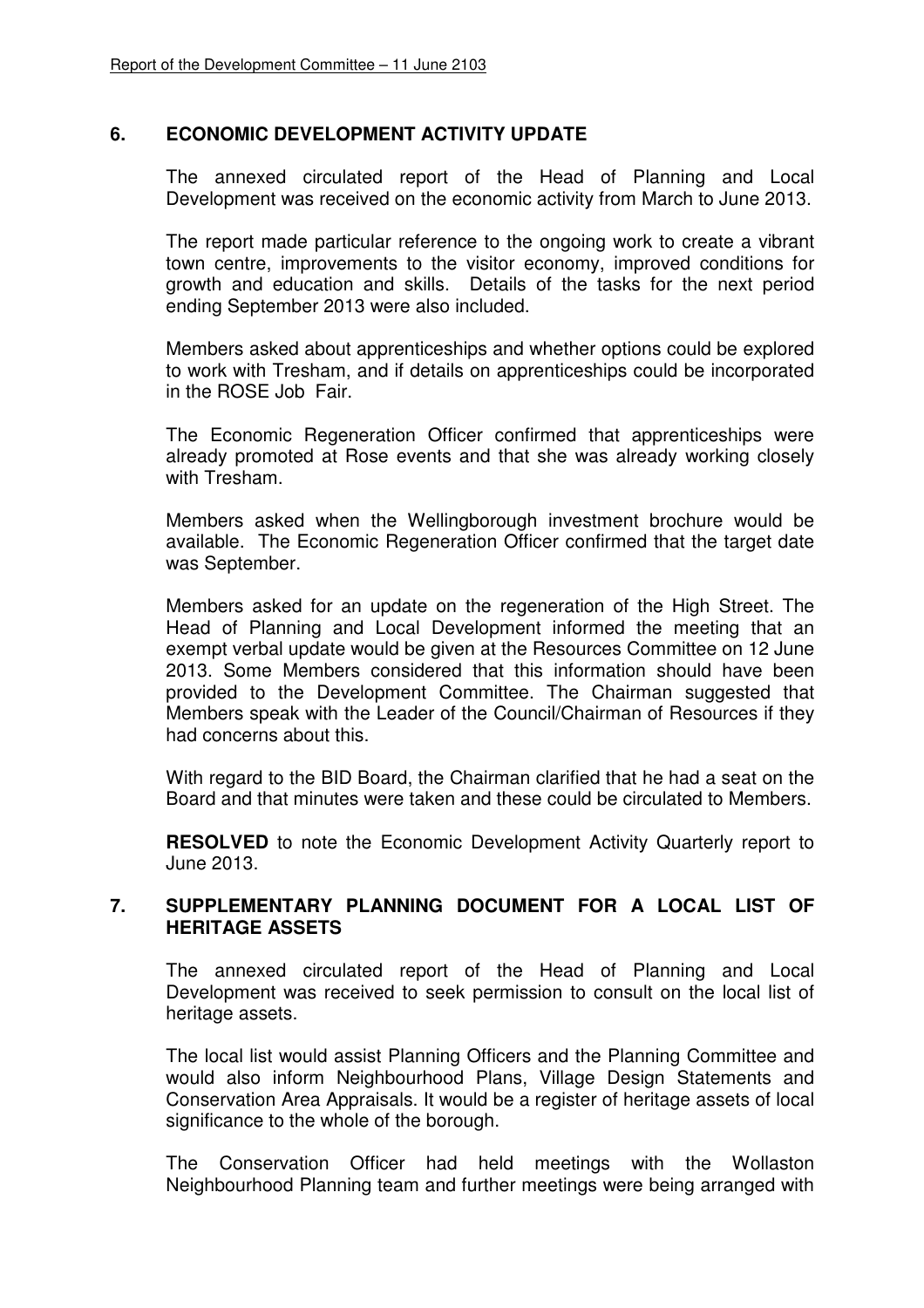other parishes undertaking a Neighbourhood Plan, as it was considered that this was a good place to start. Councillor Carr had also provided further information which the Conservation Officer would incorporate.

A draft Local List of Heritage Assets, Supplementary Planning document had been produced for consultation.

Members considered that this was an excellent piece of work which would remind people of the rich heritage of the borough. It was also considered that Heritage Societies across the villages would also provide invaluable information.

**RESOLVED** that approval be given to the borough wide consultation on the draft Local List of Heritage Assets Supplementary Planning document.

### **8. TOWN CENTRE REDEVELOPMENT – RAG PROGRESS REPORT**

The annexed circulated report of the Head of Planning and Local Development was received on the latest progress on the project programme for the town centre redevelopment.

The Head of Planning and Local Development gave a verbal update and made particular reference to a recent meeting with representatives of Tresham College. Plans for a new college were at the pre-application stage. A funding application had also been made and, if approved, would enable a planning application to be submitted.

Councillor Graves had also attended the meeting and informed the committee that the design for the new college was very good, and that he was optimistic that Tresham would be successful in obtaining funding. It was anticipated that up to 1,000 students would be able to attend the college and that apprenticeships would be available.

The Head of Planning and Local Development also informed the meeting that preparation work for the electrification of the East Midlands line would commence on Monday 17 June and that Finedon Station Road Bridge would be closed for 12 weeks.

Bovis Homes had taken initial steps to appoint a dedicated Project Manager to lead the delivery of Stanton Cross.

**RESOLVED** that the report and verbal update be noted.

## **9. NOTIFICATION OF URGENT ACTION – CONSULTATION ON STREET TRADING AND PEDLARY LAWS**

The annexed circulated report of the Head of Planning and Local Development was received on the urgent action taken by the Chairman of the Committee.

**RESOLVED** that the urgent action taken be noted.